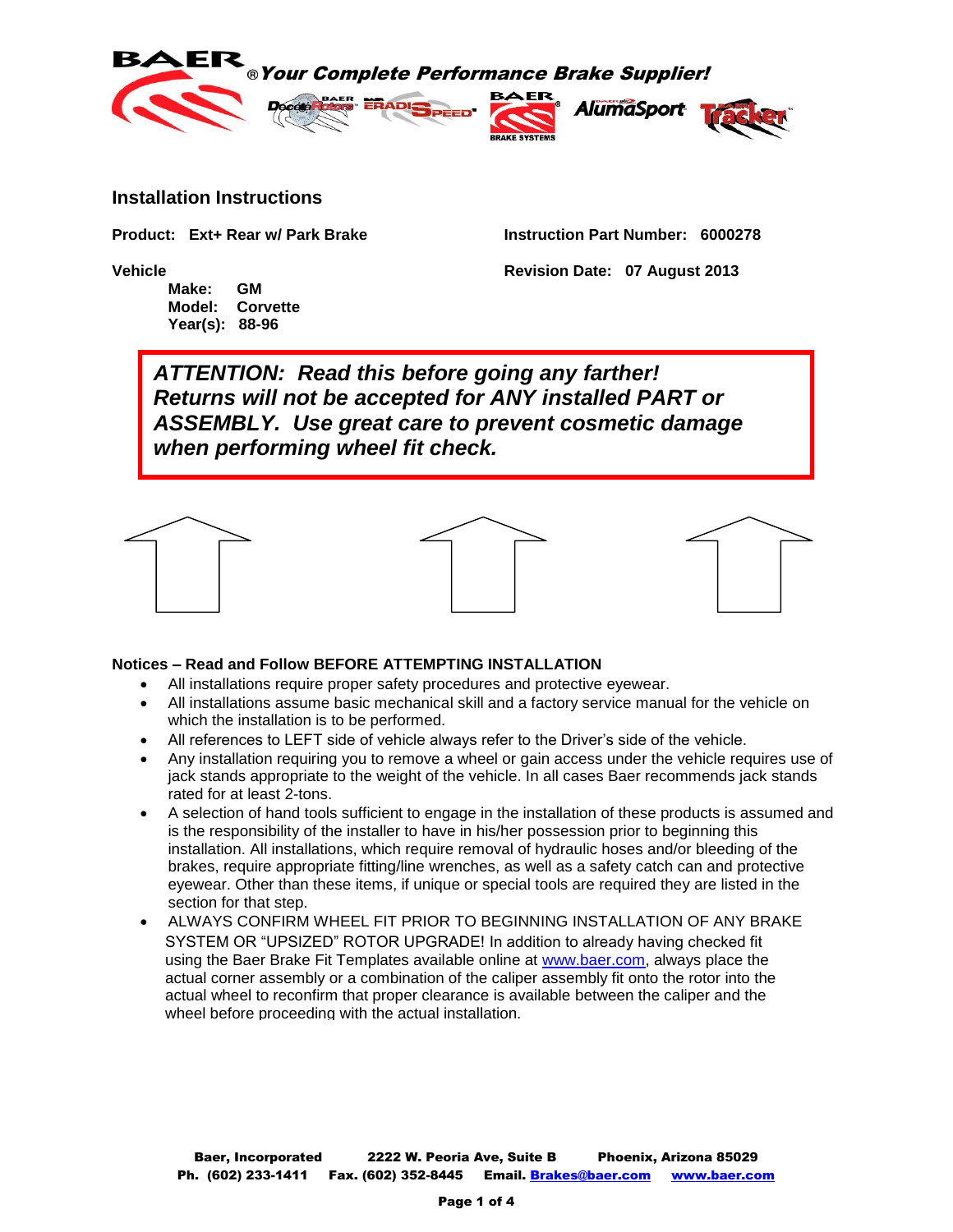BAER Your Complete Performance Brake Supplier!



 When installing rotors be sure to follow the direction of rotation indicated on the rotor hat area with either an arrow, or an "L" for left, or an "R" for right, or both. "L" or left always indicates the driver's side of US spec vehicles. Images shown are "L" left rotors:



- A proper professional wheel alignment is required for any system requiring replacement of the front spindles, or tie rod ends. Follow factory prescribed procedures and specifications unless otherwise indicated.
- At all times stop the installation if anything is unclear, or the parts require force to install. Consult directly with Baer Technical Staff in such instances to confirm details. Please have these instructions, as well as the part number machined on the component that is proving difficult to install, as well as the make, model, and year (date of vehicle production is preferred) of your vehicle available when you call. Baer's Tech Staff is available from 8:30-am to 5-pm Mountain Standard Time (Arizona does not observe Daylight Savings Time) at 602 233-1411 Monday through Friday.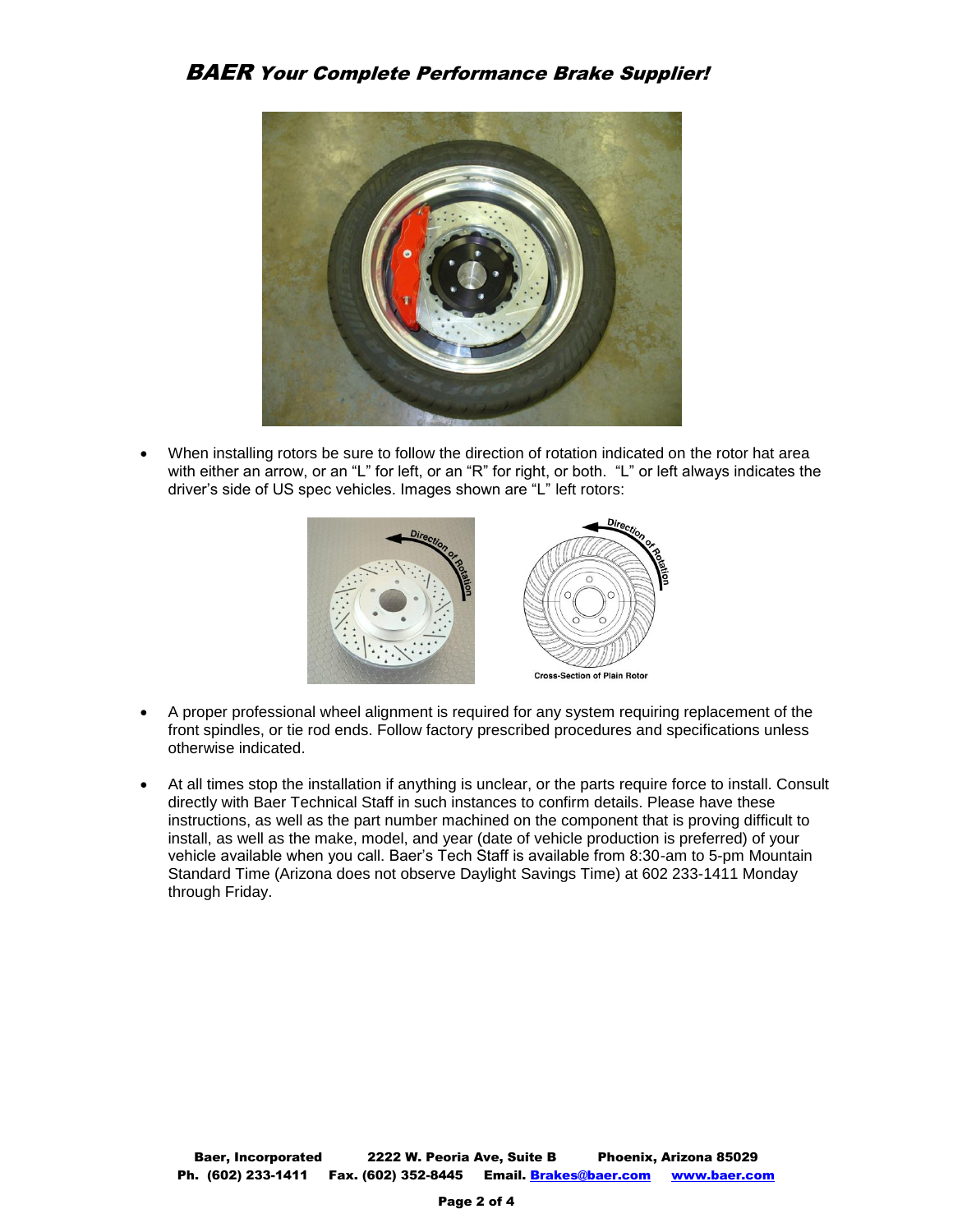## **INSTALLATION**

- 1. Following factory service procedures, remove the caliper and rotor, hub, and bearing retainer. Disconnect the fluid hose at the frame and cap with the supplied vinyl cap. **\***Note: Keep the three hub housing bolts as they will be reused.
- 2. Install the bearing retainer and hub with the Banksia assembly between the hub and retainer, following the factory service procedures and torque specs.
- 3. Remove the bracket from the caliper, which was installed for ease of shipping.
- 4. Install the caliper bracket to the inboard side of the OE caliper mount tab with the flat side facing inboard. Secure with supplied 12mm x 30mm buttonhead bolts. Torque to 85 ft-lbs.



**Photo 2**

Install the correct side rotor and secure with three lug nuts and washers to avoid scratching the hat.

Install the correct spacers on the radial mount studs for your rotor diameter:

|     | 13.5" no spacer  |
|-----|------------------|
|     | 14" .250" spacer |
| 15" | .500" spacer     |

With pads installed, slide the correct side caliper (bleeder screws pointing up) over the studs and secure with supplied washers and 12 point nuts. Torque to 75 ft-lbs.

Install the OE park cable into the Banksia assembly.

Install the steel braid hose with one copper washer on each side of the banjo fitting. Finger tighten the banjo bolt. Connect the hose to the hardline and install the hose lock. **\*\*IMPORTANT: Position the hose to avoid interference with the wheel and suspension components.** Tighten fitting and banjo bolt to 15-20 ft-lbs.